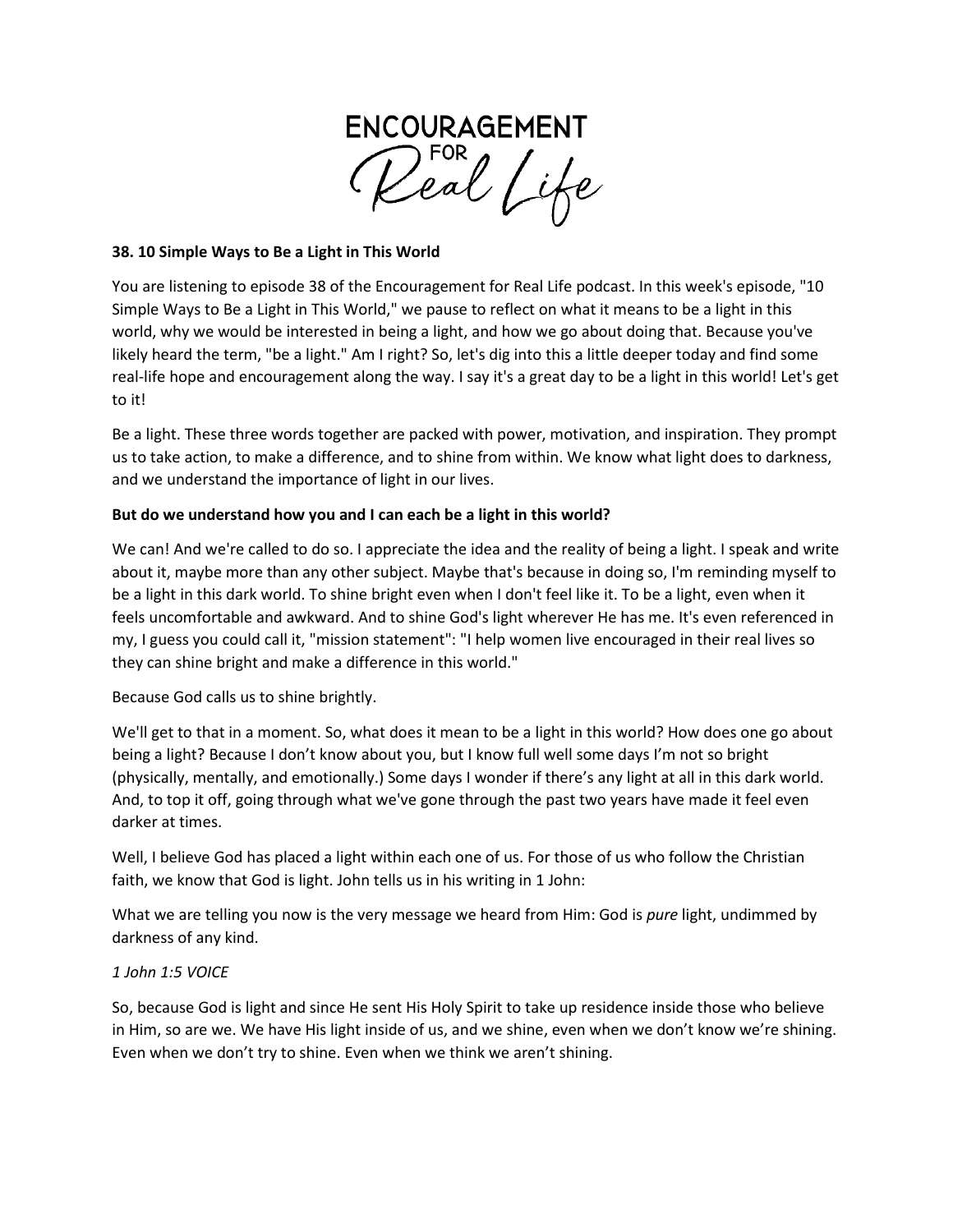Once your life was full of sin's darkness, but now you have the very light of our Lord shining through you because of your union with him. Your mission is to live as children flooded with his revelation-light!

### *Ephesians 5:8 TPT*

## **God's light shines through you and me.**

The thing is, however, I don't believe God's light is necessarily just for our benefit. Take a look at what Jesus said in Matthew 5:

And you, *beloved*, are the light of the world. A city built on a hilltop cannot be hidden. Similarly it would be silly to light a lamp and then hide it under a bowl. When someone lights a lamp, she puts it on a table or a desk or a chair, and the light illumines the entire house. *You are like that illuminating light*. Let your light shine everywhere you go, *that you may illumine creation,* so men and women everywhere may see your good actions, *may see creation at its fullest, may see your devotion to Me*, and may turn and praise your Father in heaven *because of it*.

#### *Matthew 5:14-16 VOICE*

There it is. This is why we are called to shine, because God's light shines through us to help others turn to God and praise Him. Then, to be able to shine His light, too!

#### **Because others are drawn to The Light.**

God wants us to shine, not for our benefit, but to help others find their way to Him. The True Light. And don't all people need this True Light? Maybe now more than ever? There is someone, in your life and in mine, who desperately needs this Light. They just don't know what they are looking for yet.

So, how can we be a light, especially in this dark world? During this time of uncertainty and uneasiness? I've come up with some suggestions. We'll expand them in detail here in a minute.

#### **Here are some ways you and I can be a light:**

- 1. Shine right here.
- 2. Live in the overflow.
- 3. Be joyful.
- 4. Live gracious and generous.
- 5. Be open.
- 6. Seek to encourage.
- 7. Live in the moment.
- 8. Be real.
- 9. Give God the glory.
- 10. Be the most positive person you know.

#### **10 Simple Ways to Be a Light in This World**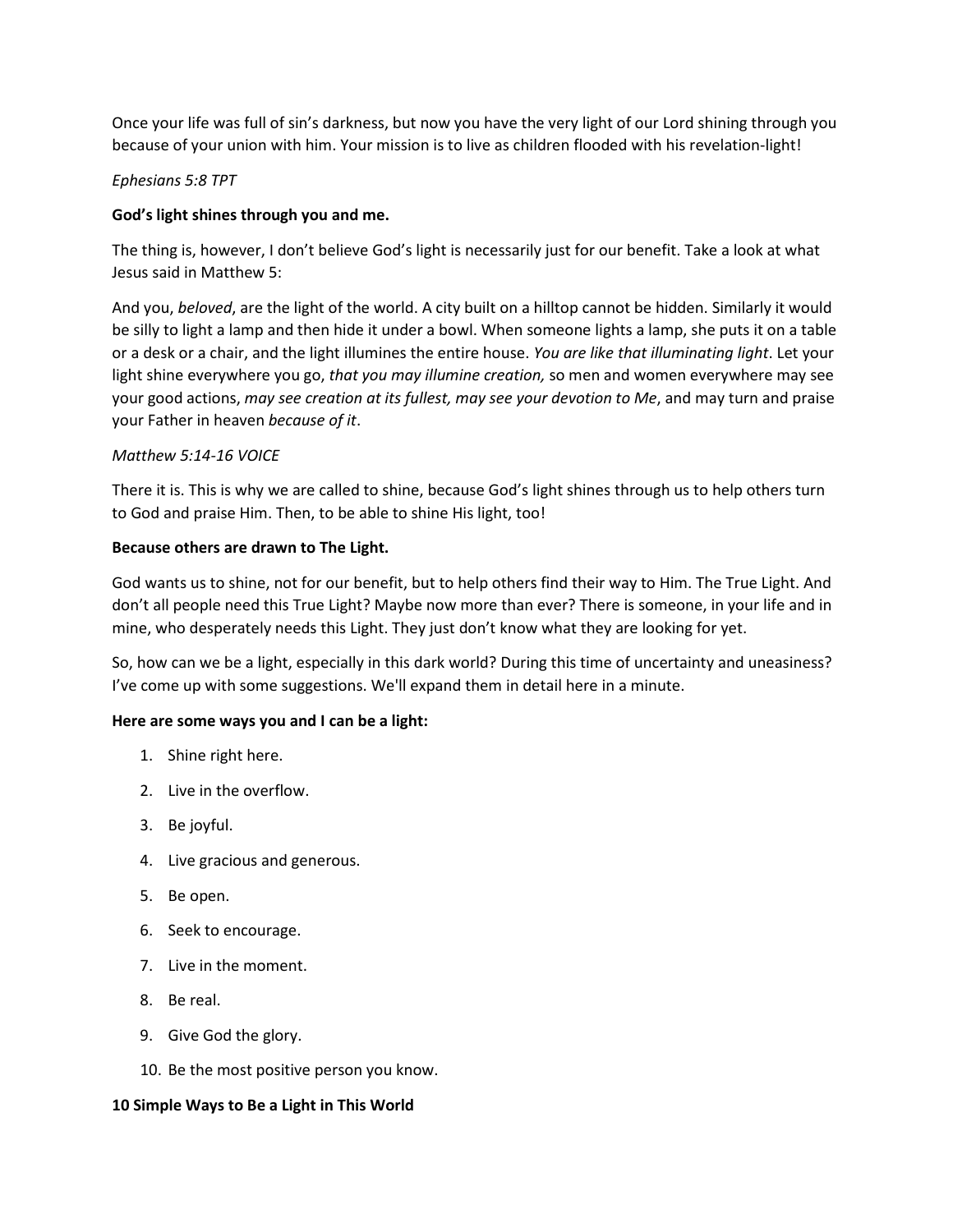## **1. Shine right here.**

Where are you today? At home? At work? Maybe you're outdoors soaking in the sunshine. Wherever you and I are, shine right here. With our families, or online, or by ourselves. You and I are equipped and called to be a light right here, right now. We don't have to wait for the perfect time, or the perfect place, or the perfect circumstances. Because sometimes the most beautiful light shines through an imperfect mess. So, if you feel your life is less than perfect, you're in good company. Let's shine right here anyway.

## **2. Live in the overflow.**

Your word is like a lamp that shows me the way. It is like a light that guides me.

# *Psalm 119:105 NIRV*

We shine brighter after spending time with our light source, Jesus. It's spending time with Him in the quiet each day, whether that's in the morning, at noon, or at nighttime, or whether that's while walking outdoors, or reading God's Word, or journaling our prayers. When we live in the overflow of spending that precious time in His presence, we can't help but shine His light in every corner of our world. There's nothing more important you and I can do today for us to be a light.

# **3. Be joyful.**

The life of the godly is full of light and joy, but the light of the wicked will be snuffed out.

# *Proverbs 13:9 NLT*

There's profound wisdom in the above verse. However, I can't begin to call my life or myself godly. The Lord knows I've messed up more times than I can count. Many days I'm far from "godly." But the thing is, our lives can be godly when God is at the center of them. When He is at the center, joy abounds within us. Some days we choose that joy, and when we do, joy is contagious. Just as God's light shines through us, joy shines through us, too. This joy brightens every nook and cranny of our world, no matter how dark it seems. May we choose to be joyful and watch our lights shine even brighter.

# **4. Live gracious and generous.**

Extending grace and living generously are powerful ways to shine bright in this dark world. These are uncommon ways to live these days. But, when you and I forgive, when we give someone a second chance, when we offer our help, and when we love lavishly, God's light within us brightens the paths for others. These gestures may be the keys God uses to help another to be a light in his or her own world. Graciousness and generosity is also contagious!

#### **5. Be open.**

God may use us in ways we don't expect. But, you already know that, right? To be a light in places where we don't normally go. Or to shine in someone's life who you've never met before. Or to welcome opportunities that are new to us. When we are open to God's leading, there's no limit to how far or how wide His light can shine through us. For our growth, for the good of others, and for His glory.

#### **6. Seek to encourage.**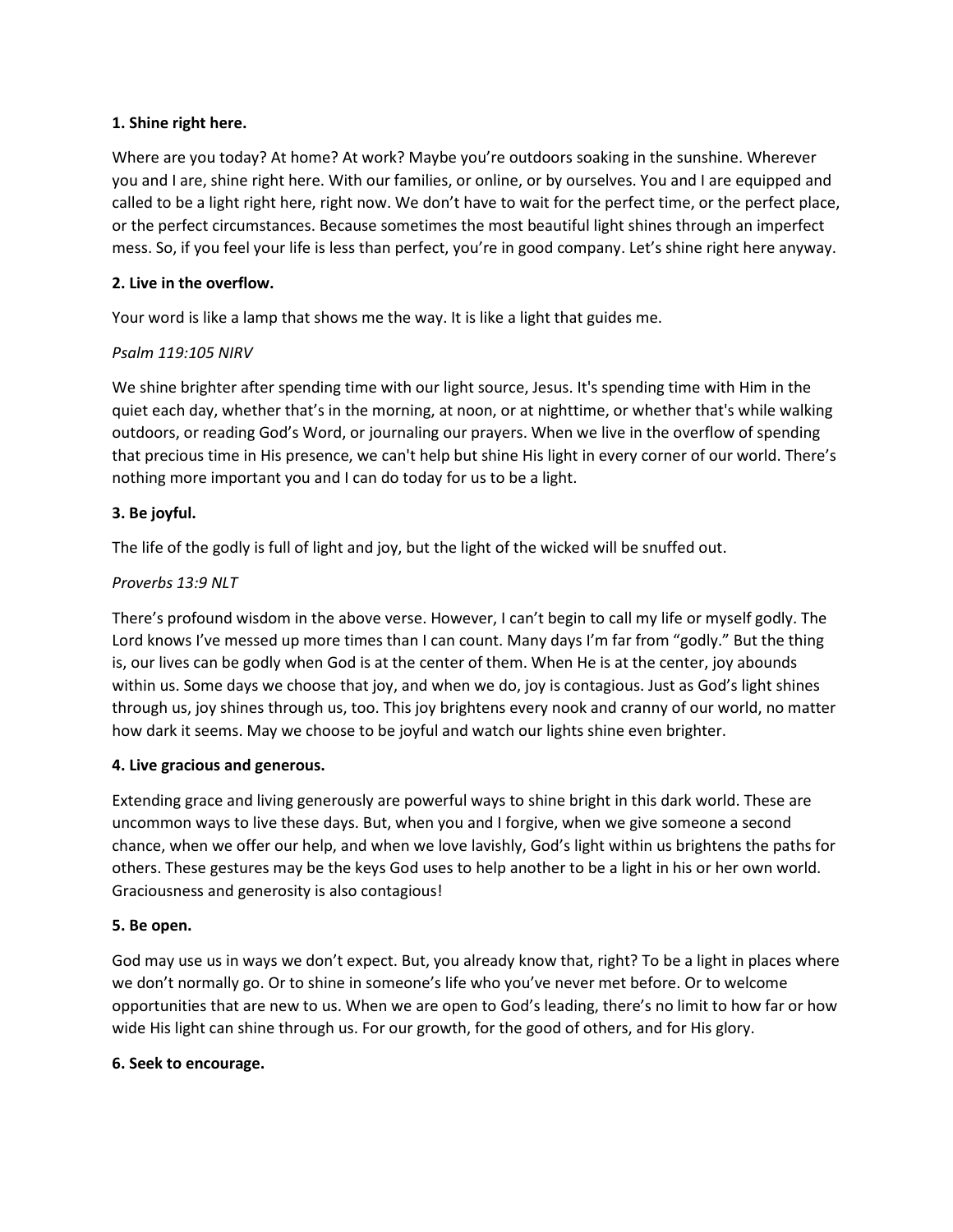Someone in your life and in mine needs some encouragement today. Who is that person? What if you and I sought to encourage a different person every single day? Maybe through a beneficial word, or a kind gesture, or just sitting with someone who could use a friend? What do you think would happen? When we encourage others, even in the smallest of means, it impacts their lives in an amazing way. It impacts our lives as well and spurs us on to be a light in this world to many.

# **7. Live in the moment.**

Do you ever get so caught up in thinking about what's next on your list, that you forget to live in the moment? Or am I the only one? When I do this, I miss opportunities that are right in front of me to be a light. When you and I live in the moment, we are more in tune to what's happening around us. We are better prepared with uplifting words, helpful actions, and positive thoughts. Living in the moment helps us shine, right where we are.

## **8. Be real.**

There's just something about being real… the real, authentic, transparent people we are called to be. I'm drawn to real people, and most likely, so are you. I love it when someone can be transparent with me, to share what's really going on, and what's really happening in his or her life. There's nothing like it. And I watch what God does through someone who is real. His light seems to shine just a bit brighter through transparency, when nothing is blocking His light. Being real is a powerful way to be a light to those around us!

## **9. Give God the glory.**

When you and I shine and give God the glory, others turn and praise God, too. Giving God the glory for the light that's within us helps others find this True Light. Whether that's through the good things we do, through the God-given gifts and talents we use, or through the blessings God has provided us. We are able to be a light in this world to others through our praise.

# **10. Be the most positive person you know.**

It's hard, maybe nearly impossible, to be a light when we are negative. If you're not naturally a positive person, I encourage you to begin to fill your mind with everything positive. Everything. Turn off the news. Hang around positive people. Listen to uplifting music. Read positive books. We discussed this in episode 29. Because, with what we fill our minds, that will spill out. Positive in = positive out. Light shines through what's positive.

I hope these 10 ways to be a light in this world uplift and encourage you. I pray they inspire us to shine brightly in this world. May we wake up every day asking God to help us be a light everywhere He has us.

What did I miss? Anything else you think we should add to the list? Feel free to share it with me in our Encouragement for Real Life Community Facebook group. We're talking about how to be a light in this world all week long, and I'd love for you to join the conversation. The link for this group is found in the show notes.

Could you use a bit more encouragement about being a light in this world? Stop on in over and check out my Free Resources. They are designed just for you, and the section about being a light offers us